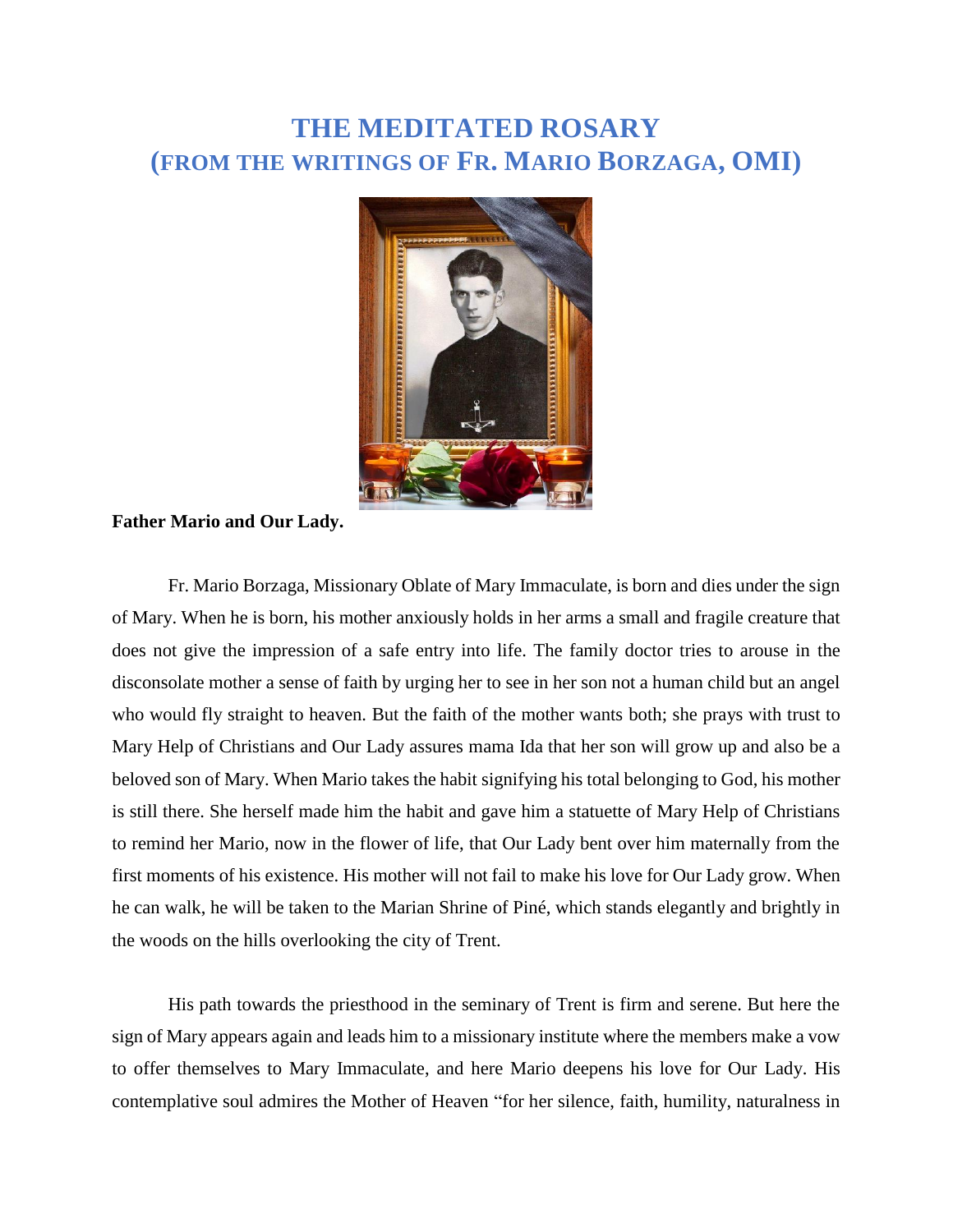practicing virtue, her goodness and purity." He associates himself with the long line of artists who admire Mary as he contemplates a "mountain covered with snow rising into the sky" and bends down to adore with Mary Jesus in her womb. All this leads him to live in Mary not as an ordinary son but as Jesus and to be taken where she wants. When he arrives at the priesthood, the new reality elevates him to a higher level until he identifies with Mary. The priesthood has made him like her, the giver of Christ to the world and for this reason it is necessary to be "innocent and like a lily" like her. Here we have his most brilliant intuition of the reality of Mary when he writes that the priest must be the real presence of Mary on this earth: "Jesus remained in the Sacrament, but Our Lady did not remain. It is up to us to be and to have the heart of the one who generated Jesus in the world; to have her virtue and the fragrance of her purity, the strength of her humility, her constancy in pain, her doing the will of God."

After only three years of priesthood, early in the month of May, the Blessed Virgin Mary assisted him, in an ordeal in the Laotian mountains, in the supreme moment of his sacrifice.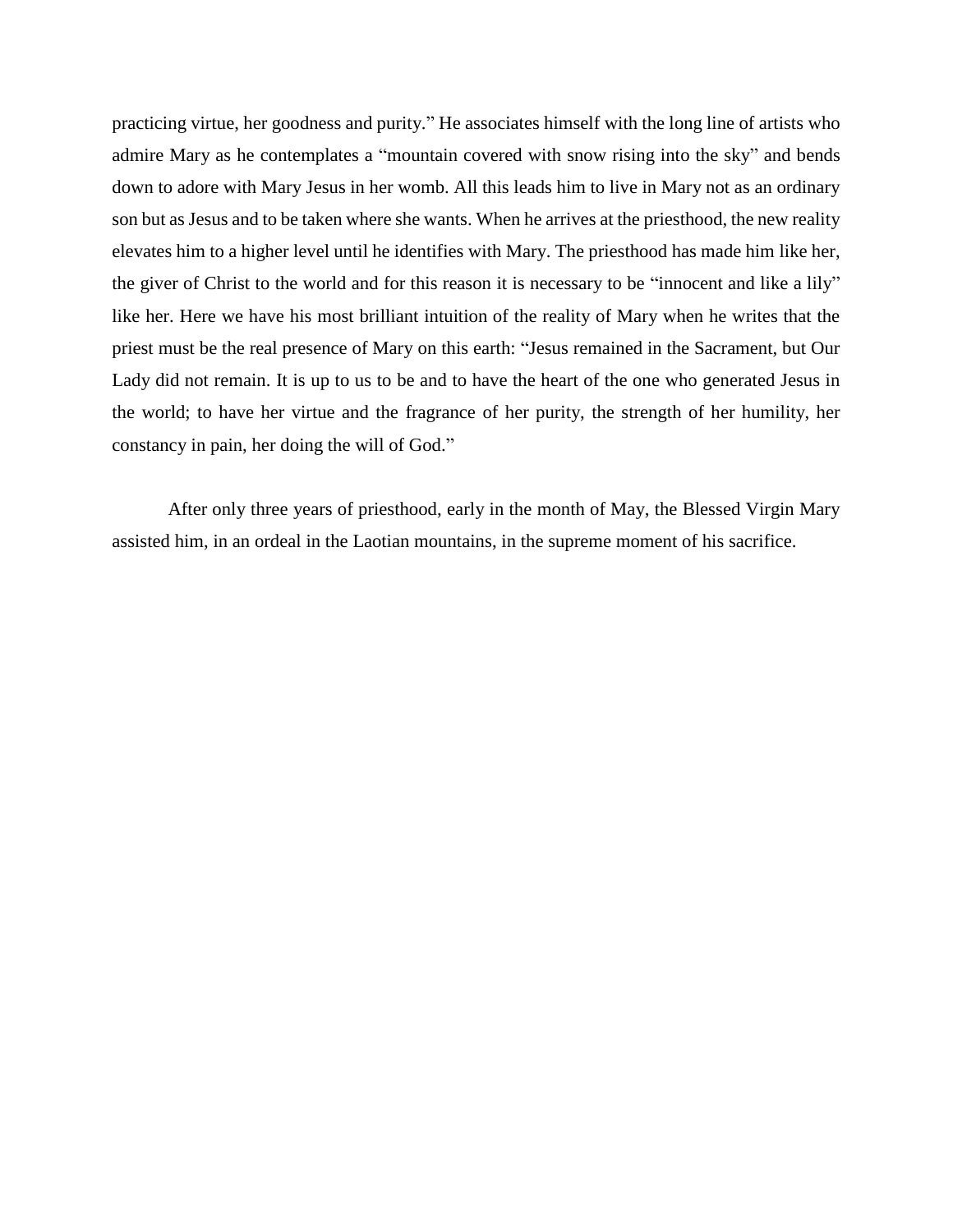**Introduction:** "*It is useless to understand who Mary is in our lives, if we do not go before the Tabernacle of Jesus, to recite slowly the Hail Marys, meditating on the mysteries of the life of the Lord. Our Lady is known by loving and praying, like a treasure after having long searched for it. Why seek Jesus and Mary elsewhere, since they have done nothing but pray and suffer?"* (June 4, 1957).

# *THE JOYFUL MYSTERIES*

# **First mystery**. **The Annunciation.**

"*Hail, favored one"* Lk 1:28.

"The most beautiful image of the Annunciation: a mountain covered with snow piercing the sky. The white of the snow: the Madonna; the blue of the sky: The Angel." (March 25, 1958)

"The Virgin had to have a revelation that assured her that she had conceived the Son of God in her womb, so that adoration and her role as Mother of God could begin." (June 11, 1957).

"The Immaculate is the one who generates Christ for mankind; we who, through the priesthood, are made similar to Her, givers of Christ to the world, must imitate Her innocence and all that passes through Her soul, especially the immaculateness of believing in Christ and the innocence of any bitter observation and discussion with ourselves." (February 11, 1957)

#### **Second mystery**: **The Visit to St. Elizabeth, bearer of Grace.**

*"And how does this happen to me, that the mother of my Lord should come to me?"* Lk 1:43.

"Today is the feast of the Virgin Mary Mediatrix of All Graces. Every grace, we almost feel it, we sense that it is given to us by Jesus, but it passes through the hands of Our Lady. Virgin Mother, open your heart and place your hands over me, because I am a poor sinner." (May 14, 1957).

"This morning, in meditation, I made a point of not accepting into my mind any thoughts that Our Lady could not even think of...." (March 20, 1957).

# **Third mystery**: **The Birth of Jesus.**

"*Mary kept all these things, reflecting on them in her heart."* Lk 2:19.

"I think that tomorrow I will make a beautiful meditation on the Motherhood of Mary. It is a subject that I like, and Our Lady fascinates me more and more, especially her silence, her faith, her humility, her naturalness in practicing virtue, her goodness, her purity." (October 10, 1956).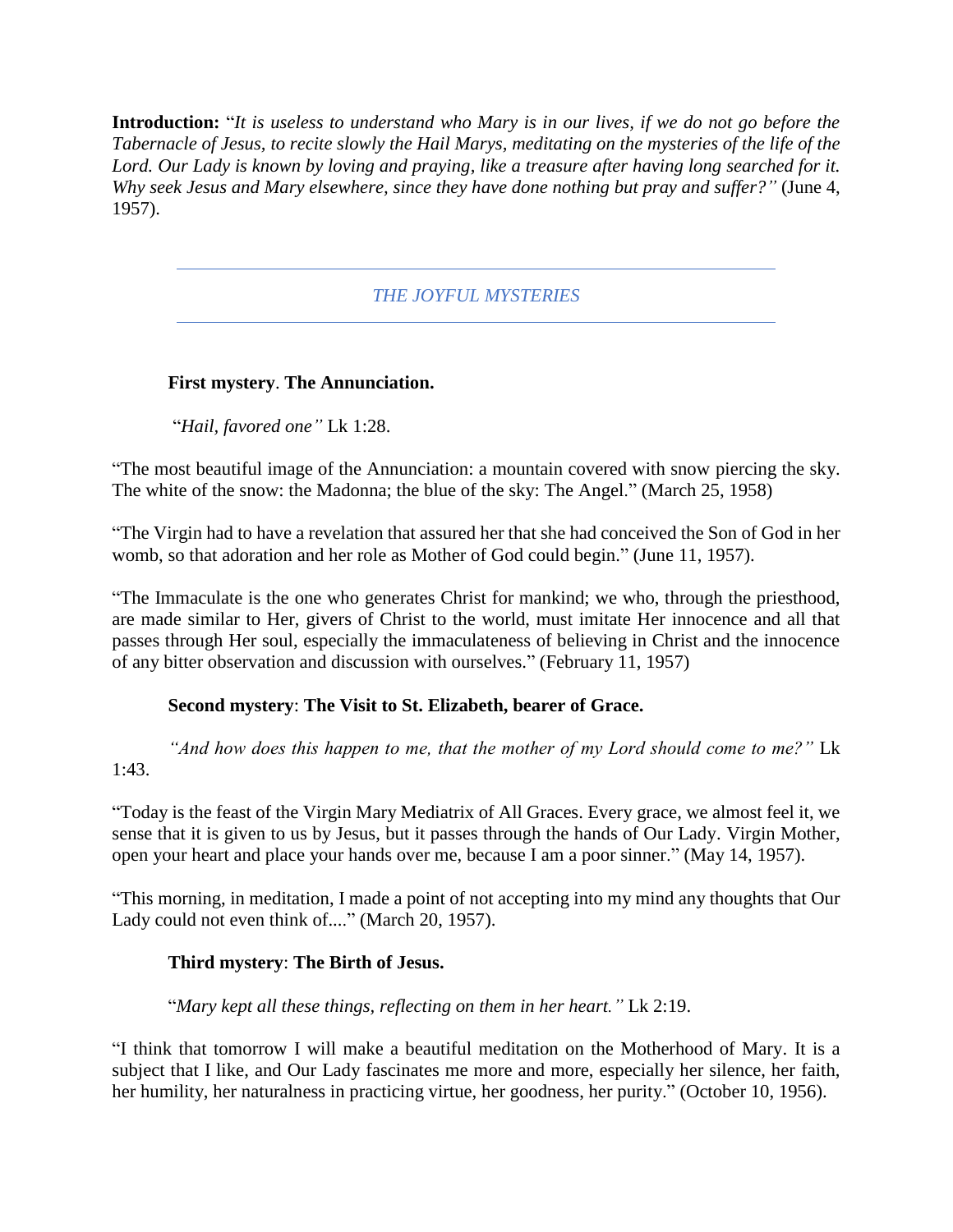"This morning, today being the Feast of the Motherhood of Mary, I wrote during the meditation that I want to live in Mary like Jesus in her womb and be carried by her wherever she wants. So, I tried to imitate her silence...." (October 11, 1956).

## **Fourth mystery**: **Presentation of Jesus in the Temple.**

"*A sword will pierce your soul too."* Lk 2:35.

"This morning I meditated on the Presentation of Jesus in the Temple: Jesus and Mary also observe useless laws, because they love; their love is great and therefore everything is worthy of importance in their eyes, provided it is the will of the Father." (January 11, 1957).

"Whoever suffers must be understood and loved; if this ordinary person is called Mary, we stop, contemplate her, recognize the one who suffered immensely for us, and we decide to suffer with her. When I think of Our Lady of Sorrows, I cannot help but think of Mary's 'sweetest' pierced soul." (April 12, 1957).

## **Fifth mystery: Finding Jesus in the Temple.**

"*Why were you looking for me*?" Lk 2:49.

"This morning I meditated on finding Jesus in the temple. To seek Jesus is to find Jesus. Jesus is never absent, withdrawn from circulation, busy doing his business, because his business is our souls. Even if Jesus disappears to test our love, he is always with us to show us the path that leads to his hiding place and we will find him hidden in our hearts. 'Look for me,' said Jesus to St. Theresa. He will never leave us in the grip of loneliness." (January 12, 1957)

#### *THE LUMINOUS MYSTERIES*

# **First Mystery: The Baptism of Jesus.**

*"This is my beloved Son, with whom I am well pleased."* ( Mt. 3, 17 )

"The story of the Church is also repeated in our story, in my story.... It is the story of those who love Christ and give their lives for Christ....; it is a marvelous epic of falls and triumphs, of pettiness and greatness... where the human and the divine are intermingled... in a continuous alternative of life and death, to give rise to the final Resurrection."

"I am one of the Church, a soul of Christ, forever part of this human-divine epic. I'm not supposed to be a deserter, so I must fight. I must gather the faith and love of the martyrs." (January 20, 1957)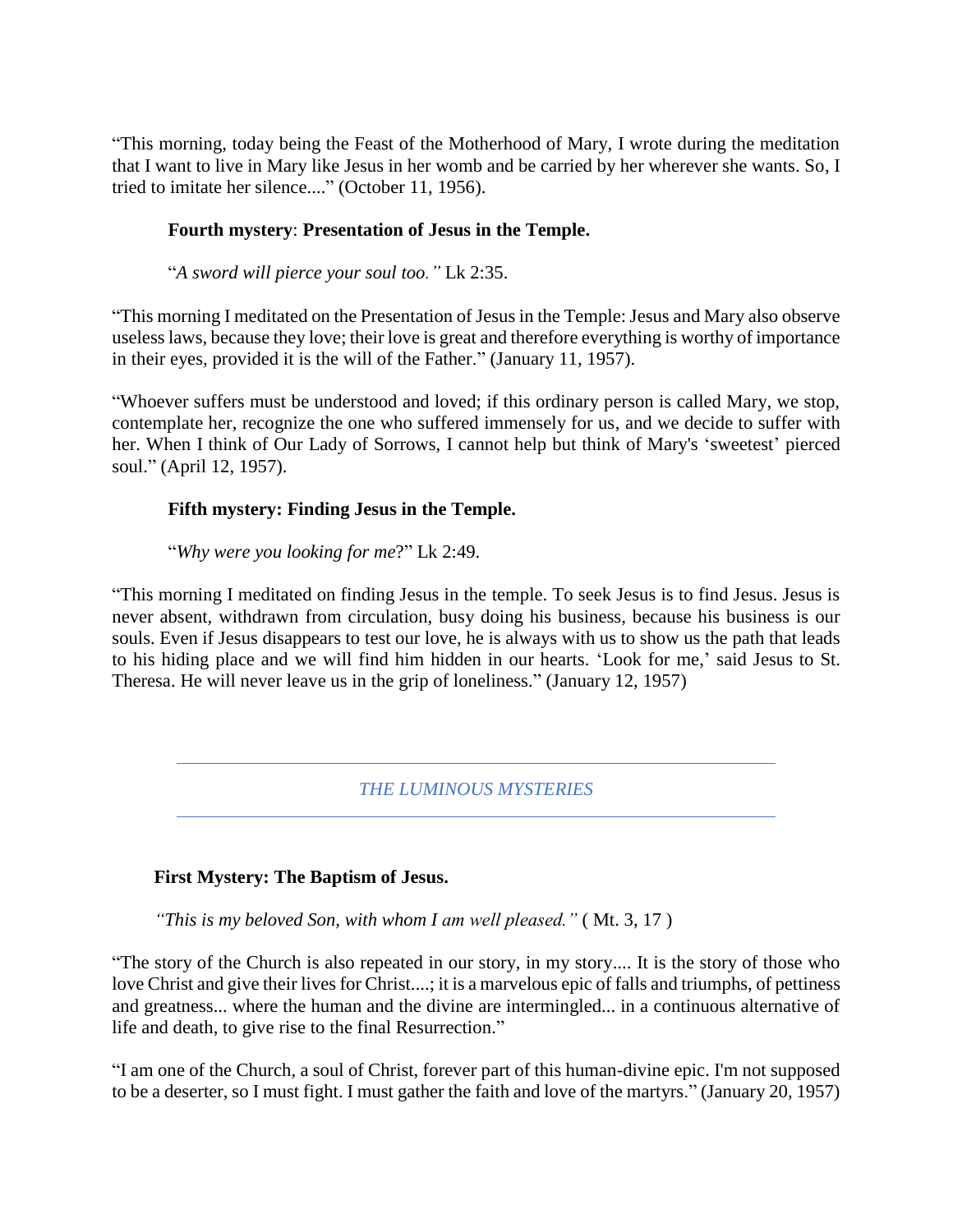## **Second Mystery: The Wedding at Cana**

*"The Mother of Jesus was there…. They have no more wine.... Do whatever he tells you."* (Jn. 2: 3,5)

"The responsibility to participate in the work of Redemption is great, but we feel calmer and more secure if Our Lady is also there – the Immaculate and Sorrowful, the more She suffered and offered Him."(February 21, 1957 )

"O sweet Queen of Heaven and my Mother, who brought me to Jesus and taught me to love him, tell me what I must do. I don't know where to bang my head: what is the will of your Divine Son for me and your will, O Queen of Missions? Tell me now, because I need to know. Heart of Jesus, if I have loved you, help me and enlighten me." (February 22, 1957)

# **Third Mystery: The Proclamation of the Kingdom of God**

*"Repent, for the kingdom of heaven is near...Prepare the way of the Lord."* (Mt 3:2)

"If Jesus assures me that even I, clothed in divine nature through grace, let myself be killed in order to bring my brothers and sisters closer to God, it is a sign that I am like Him...." (September 13, 1957)

"Every step of the missionary is a step of God's feet on earth. So, autumn will never fall in their path." (Foreword to the Diary)

"Only you, Jesus, know how many more steps we will take in the world. If you are not with us, they will be taken in vain. I want to identify myself with you. O Jesus! Love with my heart, I love with yours; speak with my tongue, O Jesus! Think with my mind, bless with my hands, walk with my feet, suffer with my limbs." (May 21, 1957)

# **Fourth Mystery: The Transfiguration on Mount Tabor**

*"His face shone like the sun…. It is good that we are here...."* (Mt 17: 2,4)

"Light is born of Love and today I am in the light, therefore in Love. It's always late, but every moment is good to reconvert and respond in the affirmative to the Guest." (September 7, 1957)

*The village on the mountain – Kiukatian – is Fr. Mario's "Tabor" and "Calvary".*

"Here in the Kiukatian mountains I must play my last card for holiness. Here or nowhere else. It's now or never. Maybe tomorrow it will be too late.... Today: be more holy than ever. I forget my past to be of God; I forget everything, except my sin, to be worthier of mercy before the Lord...." (December 7, 1958)

#### **Fifth Mystery: Institution of the Eucharist**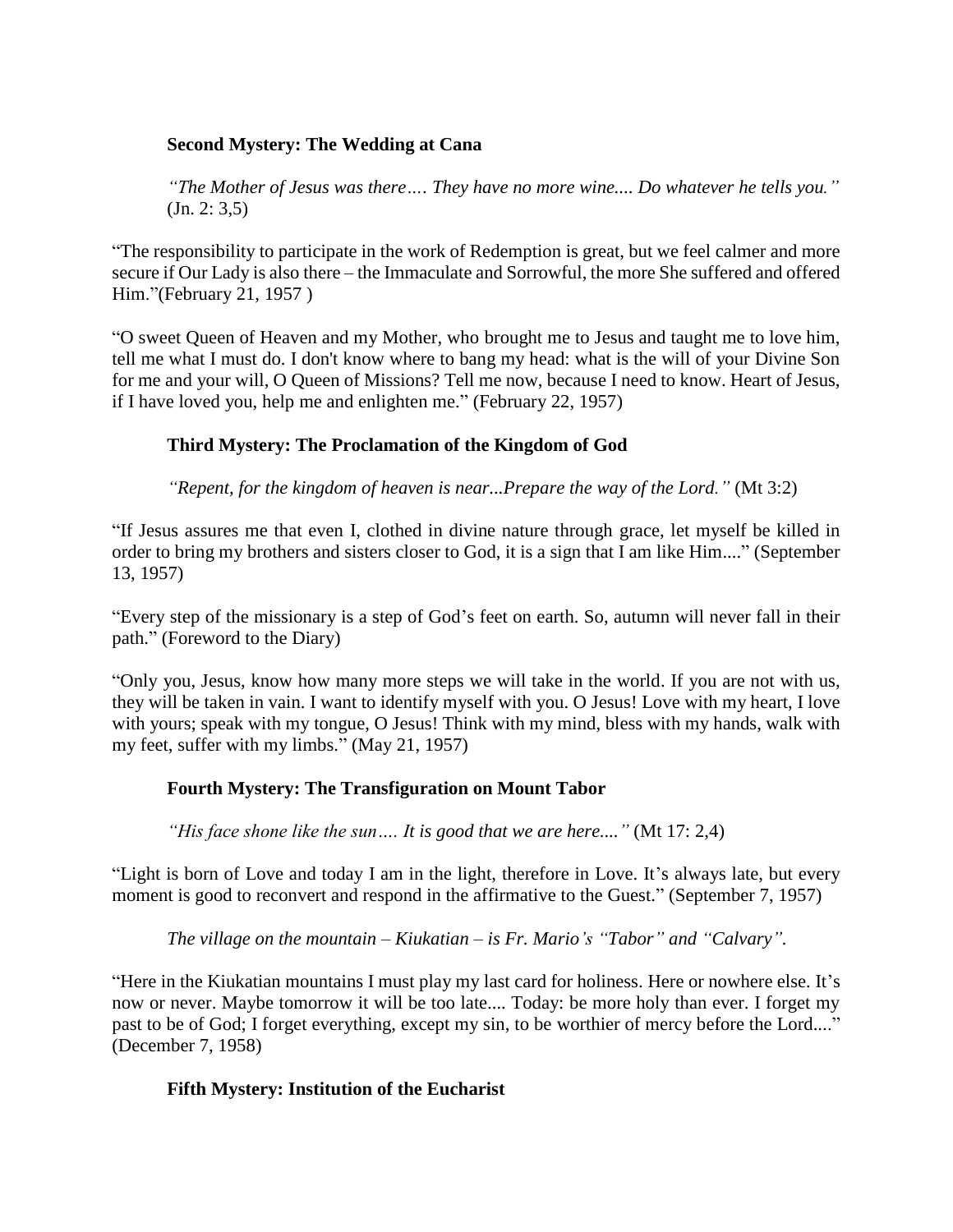"I say NO to myself, in the footsteps of Jesus, so that I may become like him... a bearer of grace, a little morsel of bread that souls come to eat to have God in their hearts.... I will die every day, drawing strength from that Bread." (November 20, 1956)

"On a small altar, in the silence of the chapel... next to the quiet light of a lamp and two candles, this time the tremendous mystery of the Crucifixion and Death of my friend Jesus was renewed in my indifferent hands...." (May 8, 1957)

*THE SORROWFUL MYSTERIES*

## **First mystery: The Agony of Jesus in Gethsemane.**

"*Father, if you are willing, take this cup away from me."* Lk 22:42*.*

"When we come before Jesus in the Eucharist, before the purity of Mary, we are fully aware of our own smallness and filthiness: we see, as a response to the beauty and goodness of the Divine Love and the maternal Love of Mary, all our black ingratitude, our cowardly mediocrity, our unworthy living in the house of the Father; we feel unworthy of entering into the presence of those two Hearts, of being able to kneel before them, while we feel that our place is outside in the dust of the road." (June 4, 1957).

# **Second mystery: The Scourging.**

"*He has borne the burden of our sufferings."* Is 53:4)

"It's bad. Feast of the Virgin of Sorrows. I have not asked Mary for anything, perhaps she has given me something anyway. I don't love, she loves me. So, I feel small and sinful in her presence; I cannot resign myself to staying here, but I remain here anyway. Everything's against me, so I'm sad, very sad. I'm incapable of everything. I spend hours on the deckchair, busy doing nothing." (March 20, 1957).

#### **Third mystery: Crowning with Thorns.**

*"Without beauty, without majesty."* Is 53:2.

"Today I perhaps prayed one of the best rosaries of my life. I was meditating on Jesus in the garden, scourged, crowned with thorns, crucified, with the eyes of Our Lady, while the Angel announced to her: *Ave Maria gratia plena*. Last night, however, I fell asleep before finishing the rosary. So, for once, following Bernadette's advice, I fell asleep saying: Mother, Mother." (January 4, 1957).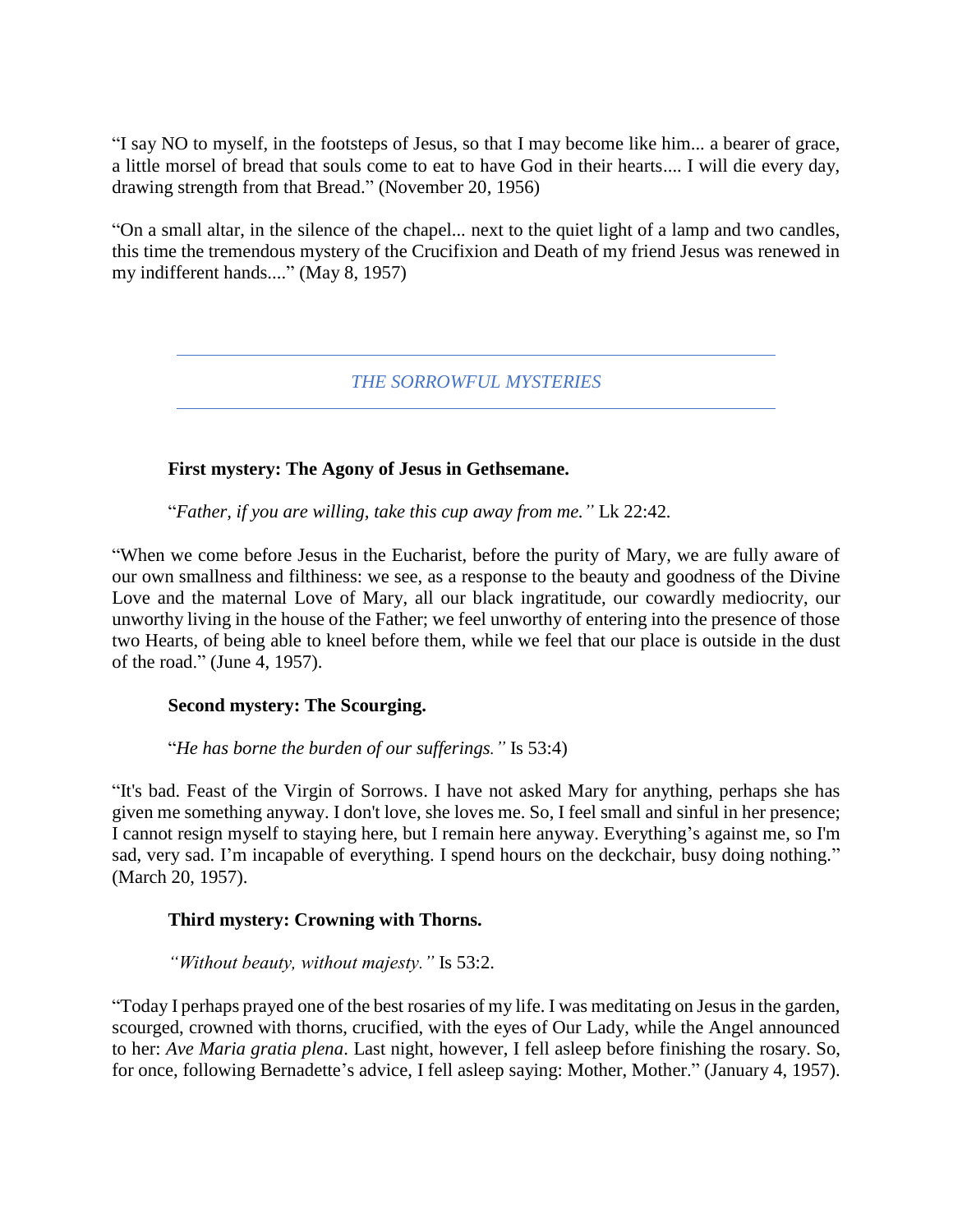## **Fourth mystery: "Jesus, laden with the cross, climbs Calvary."**

"*He has borne the burden of our suffering*." Is 53:4.

"It is unworthy for me as a priest to complain of pain – small and petty pain – when I shed the Blood of the Son of God on the altar for the Church of Christ, and I was satisfied by promising him love. Blood that has gushed forth from my hands, will I be afraid to touch it, will I be afraid to collect even a single drop? Blood that I generated as and with the Immaculate and Sorrowful Virgin, will I be afraid to make it circulate in my veins, purifying and restorative? No, I never want to be a parasite of the Altar! If Jesus gave me love, I must give him Love, if he gave me Blood, I must give him Blood." (February 21, 1957).

## **Fifth mystery: The Crucifixion and Death of Jesus on the Cross.**

*"By his wounds we are healed."* Is 53:5.

"The Immaculate will make my soul like hers, so that the heart of her Son Jesus may rest more comfortably in it. The Immaculate Sorrowful Mater, that Woman who never sinned in life, will reduce to a minimum my offense against Jesus, so that my hands and heart may be like hers, worthy of Christ." (February 19, 1957).

*THE GLORIOUS MYSTERIES*

#### **First mystery: The Resurrection.**

*"If you have risen with Christ, seek what is above."* Col 3:1.

"If He (Jesus) is my personal friend, I must know him very well, otherwise how can I love him? I know how I will do it. I will pray to the Virgin, his Mother and mine, so that she may teach me maternally to know and love him.... If 'to me living is Christ', every act of life is part of a plan, according to which Christ is built up in me and so it is no longer I who live, but He in me. And so, since He is in heaven, on earth and in every place, He is present in every person and in every event – If you seek Jesus in all things, Jesus will surely find you." (June 12, 1957)

#### **Second mystery: The Ascension.**

*"Go out to the whole world."* Mk 16:15.

"Tonight, fortunately, I went for a walk to my dear Lady of Sorrows of Cuceglio, probably for the last time. Dear Madonnina Addolorata, we will not see each other again here on this hill; we will see each other again on the roads of the world. I will find you again, and you will still be strength